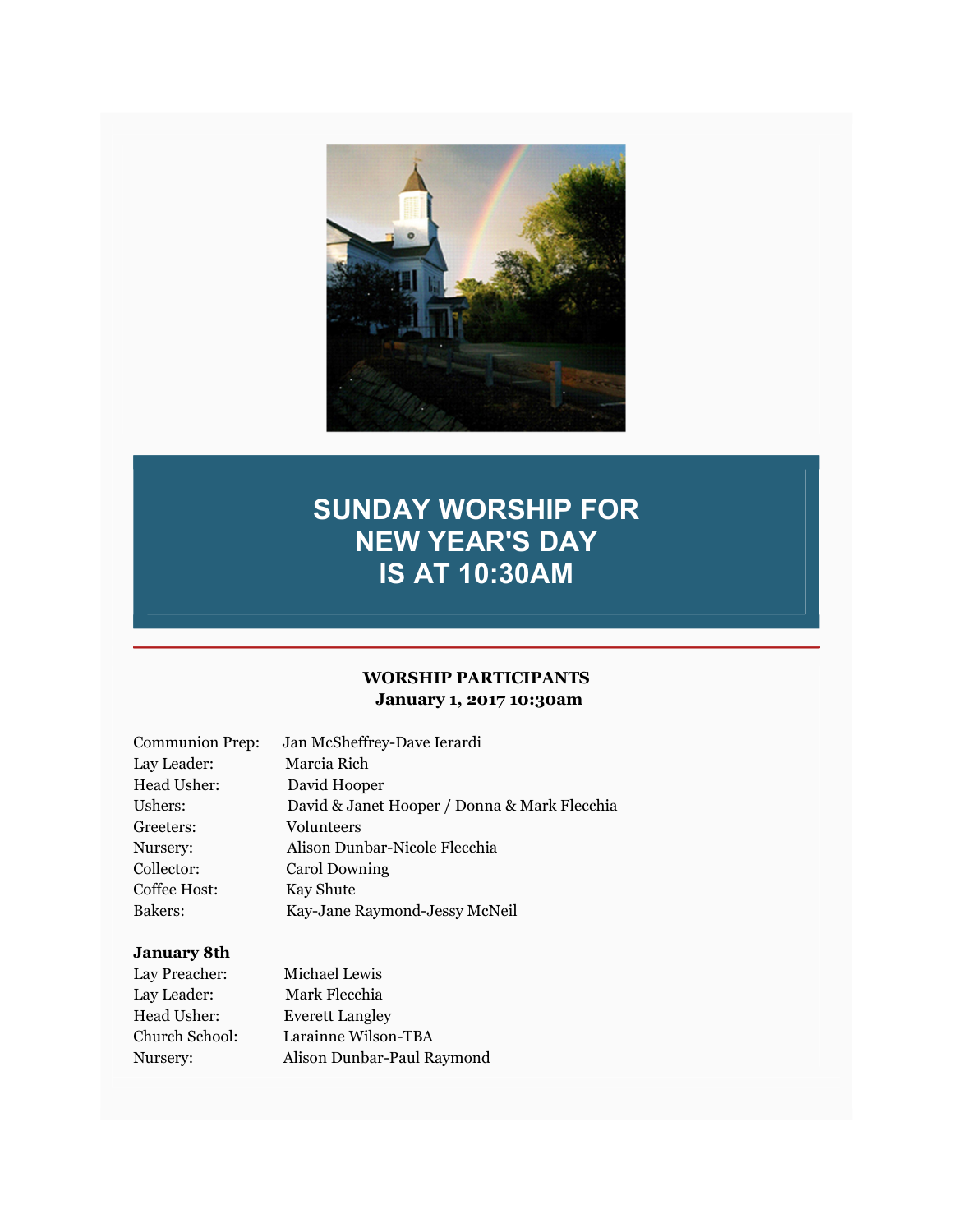Collector: Everett Langley Coffee Host: Donna Flecchia Bakers: Donna-Anne Stafford-Bev Maher

## UPCOMING EVENTS

#### COMING UP THIS WEEK

Please note Rev. Angela Wells will be out of the office through December 30th. If you have a pastoral emergency, please contact Rev. Heather Hinton at 508-685-1994.

> Tuesday December 27th No True North Pastor Hours Wednesday December 28th Hilltop folding 10:00am (luncheon to follow) Crafting for a Cause 1:00pm No Choir Rehearsals Thursday December 29th No True North Pastor Hours Sunday January 1st 2017! Happy New Year Communion Worship at 10:30am

A Request from the Nominating Committee

The Nominating Committee is in need of people to serve on many of our church's boards and committees. Please contact Carol Downing, Marcia Rich or Janet Knudsen to discuss how you might best serve our church.

#### MOMENT OF REFLECTION

During our stewardship campaign, do you love hearing people share about why they love the church? Well, good news! You are now going to hear those testimonies year-round, and you have an opportunity to share your own story. Starting in 2017, we will hear one reflection on the 3rd Sunday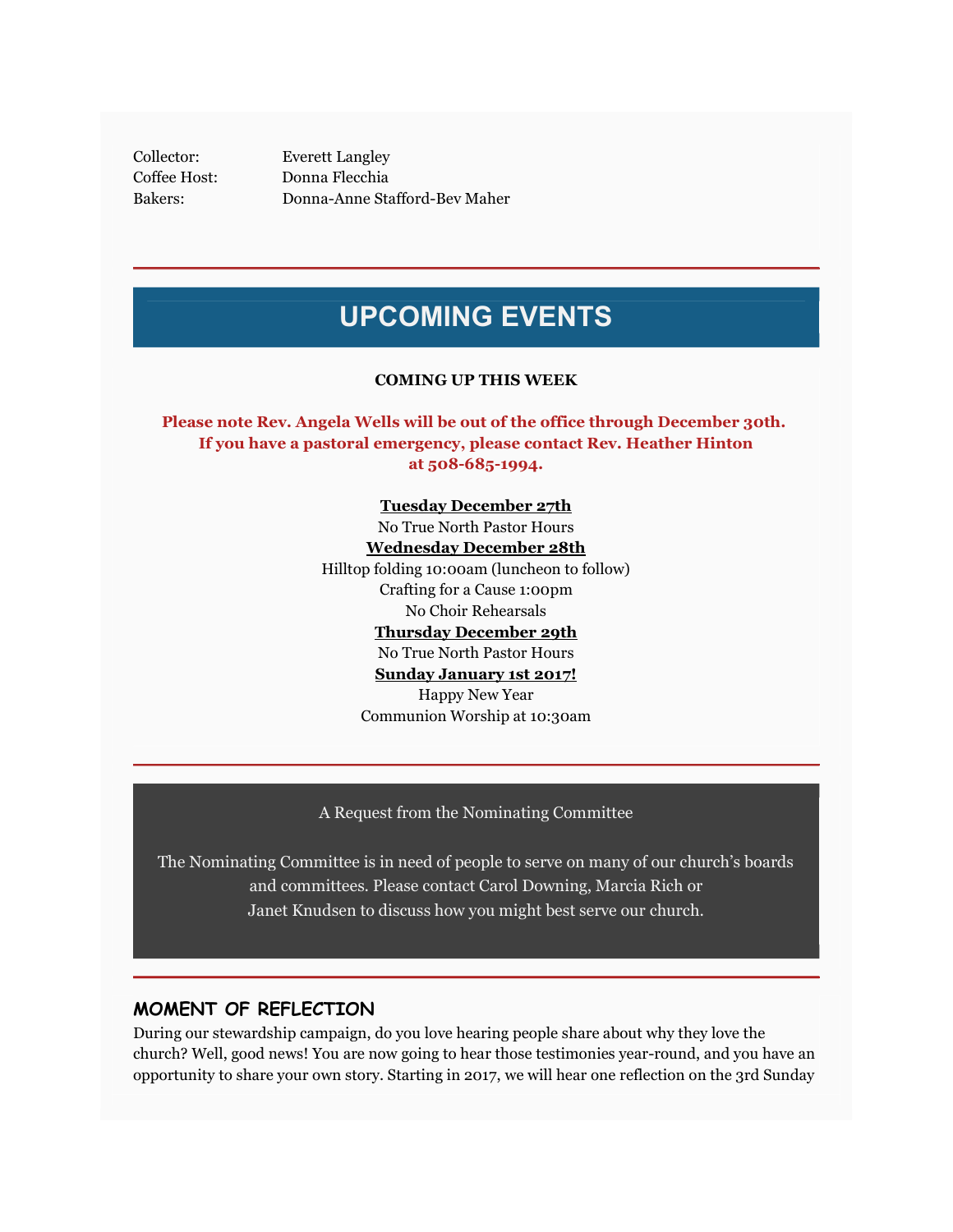of each month, about why the church is a priority in someone's life. If you'd like to participate and share your story, please see the signup sheet at coffee hour to choose your month for next year. Please be in touch with Angela if you have any questions. Thank you!

### SPIRITUALLY SPEAKING!

#### The Link below will take you to the Spiritually Speaking episode that is airing on BCAT! Well Done!

https://m.youtube.com/watch?v=YASgR9LHKFo



#### FROM THE GREEN TEAM AT UCC!

"Green Tip: With colder weather upon us, check your windows and doors for drafts to keep heat in and cold out. It's very easy to have missed the not-quite-closed or unlocked window and weather stripping that could use replacing. Make sure your heating vents are clear and there is room around your intakes for best airflow in your home." It REALLY makes a difference!

### TRUE NORTH PASTOR HOURS

 Please note Rev. Angela Wells will be at True North Coffee Shop on the following dates in January. However, her door is always open!

Tuesday, Jan. 10th from 4-6pm Thursday, Jan 11th from 9-11am Tuesday, January 17th from 4-6pm

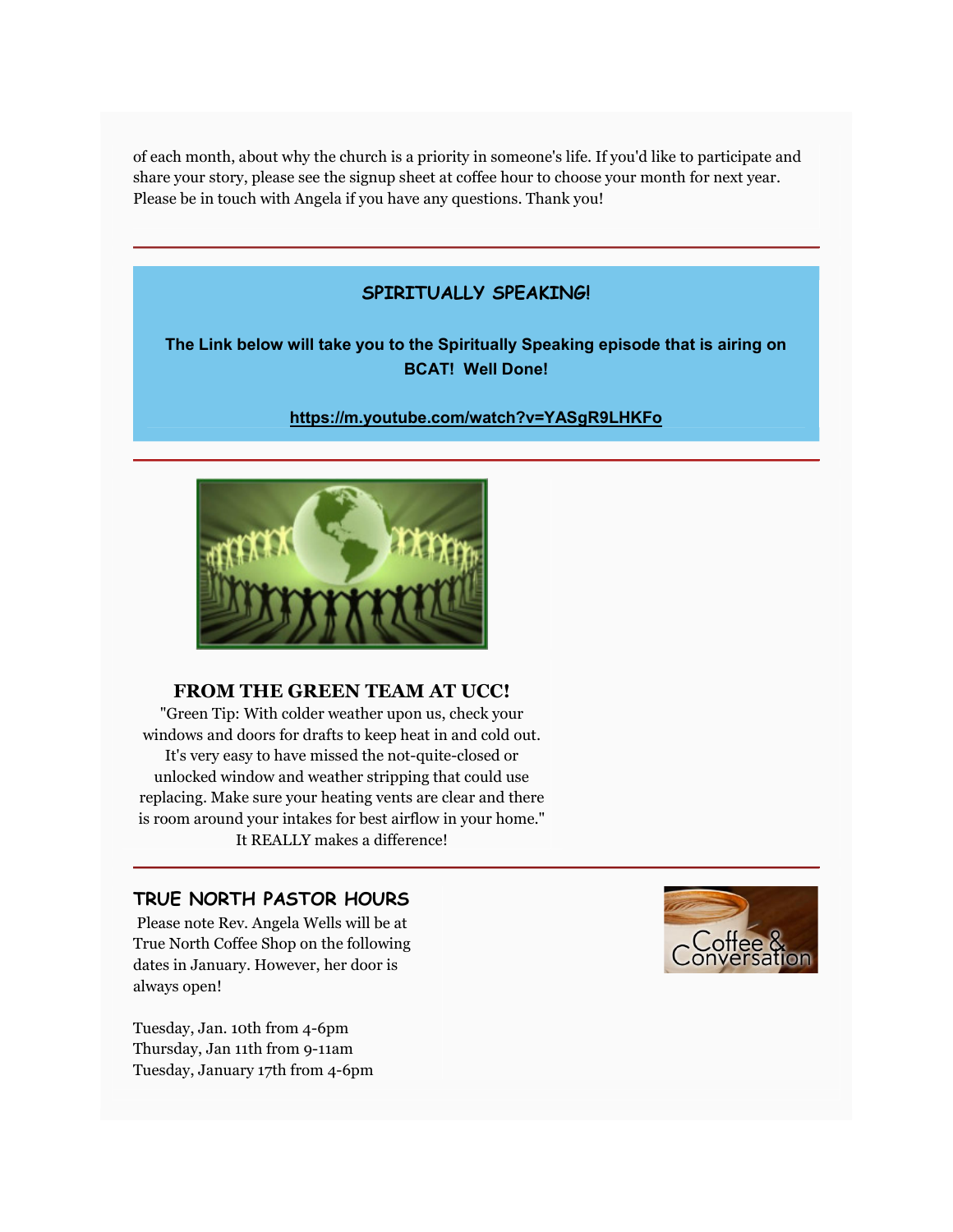Thursday, January 19th from 9-11am Tuesday, January 24th from 4-6pm Thursday, January 26th 9-11am



### ROSIE'S PLACE

We will volunteer again to Rosie's Place a shelter for women, on January 4th a Wednesday. We appreciate any travel size toiletries to bring into Boston that day.

If you would like to join us please contact Jan McSheffrey at 781-454- 6050 or afdove@verizon.net



Alison Dunbar our wonderful nursery attendant will be leaving us for a full time position elsewhere. We all wish her well and thank Alison for the great job she's done with our youngest members! Her last Sunday is January 8th.

With Alison leaving we now have her position open. All interested people over the age of 18 should contact Rev. Angela Wells at RevWells@uccburlington.org



Once again we need volunteer teachers and assistants in the nursery and as Sunday School helpers!! Please contact Jan Costa

at jancosta124@gmail.com or sign up on the sheets or available during coffee hour if you are able to help out. The nursery and Sunday School program can not effectively continue without volunteer help. Thanks to all who support these programs!!!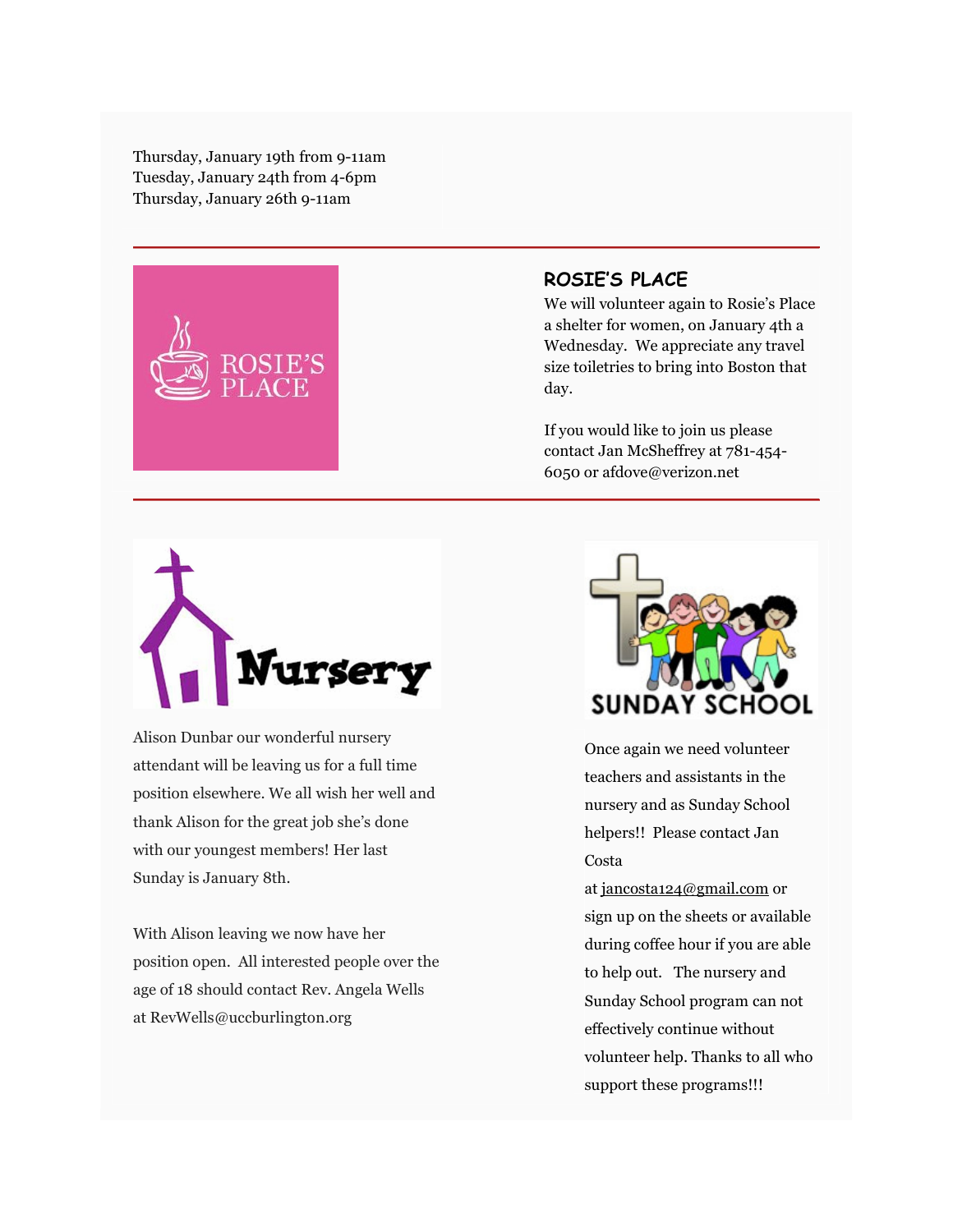

Sadly Arun Arumugam's brother, Prithiviraj Arumugam passed away this week. Please keep Arun and his family in your prayers! \*\*\*\*\*\*\*\*\*\*\*\*\*\* Anna Karwan's Mom Irene Larainne Wilson and her Dad Allen Wilson Sheri Wilson's nephew Tyler and her Mom Deb Glancy's friend Mario Jan Blandino and her great grandson Brandon Contoni (only 6 and diagnosed with a rare cancer) Nancy Todd's Mom Dot Gordon Cindy Phillips Dad in Hospice Chris Cahoon Carol Downing's husband Ron Sheila Vitale Nick Ciano's Mom Jenny Bobbie Killilea's friend little Chloe Peterson and John Ford Joe's parents Joseph & Lillian, niece Kari, and former student Ian Woody Knowles' friend Chris Carbeau's grandson-serious health issues Kendra's Grandfather Phil Joyce Carpenter's grandnephew baby Logan Jessy McNeil's Brother Mel, Mom and Sister Grace Anne Stafford's grandsons Tyler and Zach Dorothy Murdoch's daughter Judy and brother Frank Lucy's cousin Brad Stanley Dot Drinkwater Ruth Reddig